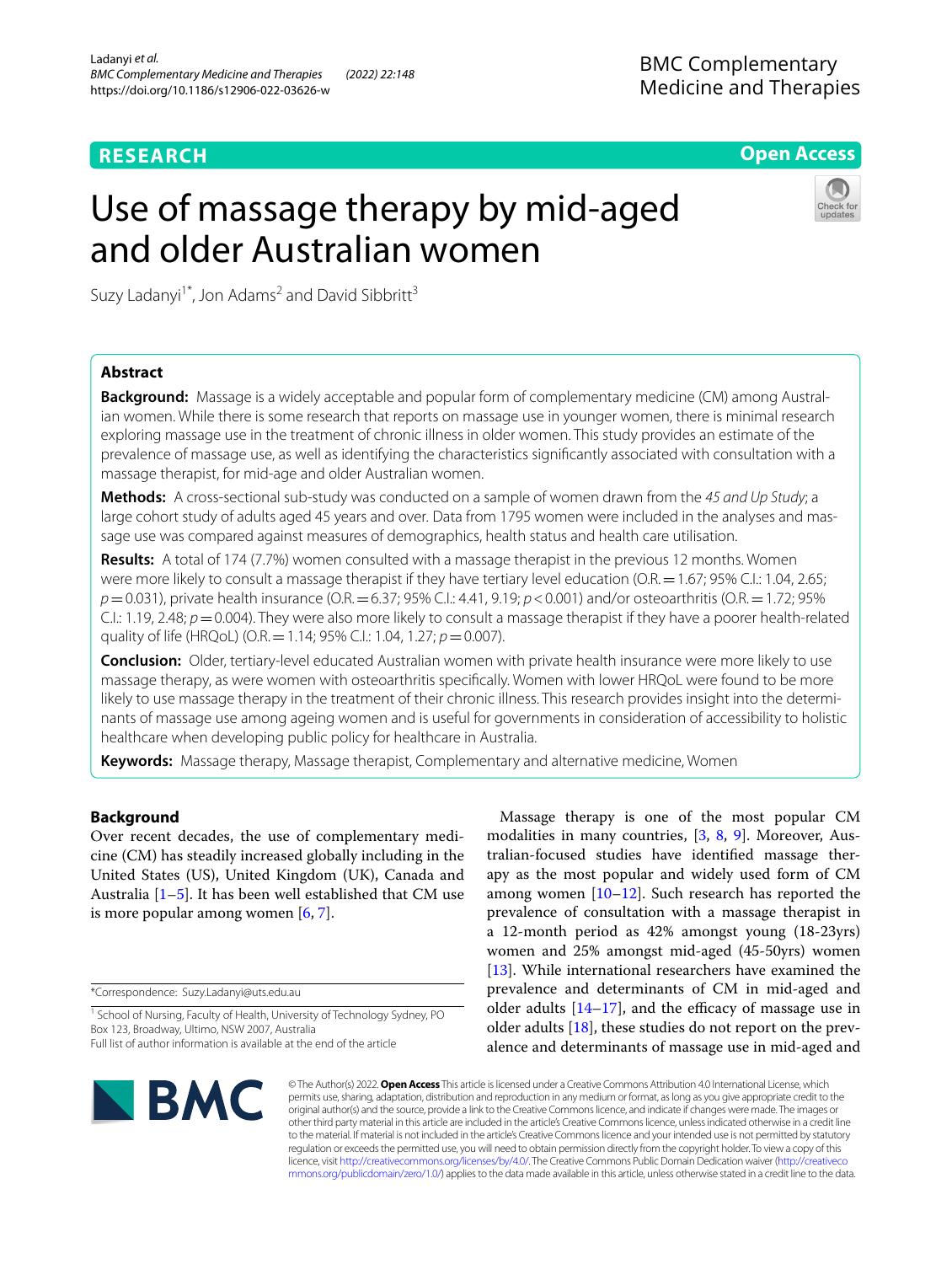older women specifcally. In Australia, while some studies have reported on prevalence and determinants of massage use specifcally [\[9](#page-7-3), [13](#page-7-6)] as well as massage and associated HRQoL [[19\]](#page-7-10), more research is needed to better understand the determinants of use among mid-aged and older Australian women.

Massage therapy has the potential to beneft mental health and general well-being as it has been reported to alleviate stress and fatigue as well as promote sleep through relaxation and improving blood circulation, blood pressure  $[20, 21]$  $[20, 21]$  $[20, 21]$  $[20, 21]$  and support tissue recovery and aid in the prevention of injury after exercise [\[22](#page-7-13)]. Additional to the mental health and general well-being benefts of massage therapy, it has also been found to be effective in the treatment of musculoskeletal pain, arthritic and general back pain, neck pain and hip pain [[18,](#page-7-9) [21](#page-7-12)].

Massage therapy is becoming increasingly recognised for its role as a stand-alone treatment alongside the conventional treatment of disease and medical conditions as it has been reported to be a safe and efective intervention in alleviating blood pressure in the treatment of patients with hypertension [\[23](#page-7-14), [24\]](#page-7-15); as well as reducing fatigue and promoting sleep during patient recovery from cardiopulmonary bypass graft surgery [\[25](#page-7-16)]. It has also been reported that general practitioners (GPs) more commonly refer patients to massage therapists, partly due to their believing in the efficacy of massage therapy [[26,](#page-7-17) [27\]](#page-7-18). Despite these encouraging fndings, women are still more likely to use conventional treatment only, the majority of the time, and less likely to integrate the use of massage therapy for medical conditions [[26](#page-7-17), [28,](#page-7-19) [29](#page-7-20)].

Previous research focused on young and mid-aged Australian women who utilise massage therapy, shows they are more likely to be married, to have a tertiary education, manage well on their income, and have private health insurance, than those not using massage  $[13]$  $[13]$ . This same research shows younger women are less likely to use massage if they report depression, anxiety, respiratory conditions and diabetes, and also if they smoke [\[13](#page-7-6)]. While the fndings in this study are consistent with other research fndings [\[5,](#page-6-1) [9](#page-7-3), [30](#page-7-21)] and provided much needed information on massage use among young and midaged women; the nature of the survey questions utilised, meant that it was only possible to determine that the women had used massage, the questions did not however, indicate any specifc condition or reason for such use.

## **Methods**

The 45 & Up Study [approved by the University of New South Wales Human Research Ethics Committee (HREC)] is the largest cohort study undertaken in Australia and the Southern Hemisphere; with the aim being to provide insight into the health-related behaviours and needs of mid-age to older Australians. Conducted by the Sax Institute, prospective participants were randomly sampled from the Department of Human Services (then, Medicare Australia) enrolment database, resulting in population coverage of one in ten [[31\]](#page-7-22). A total of 267,153 participants were recruited for baseline and followup questionnaires [\[31](#page-7-22)] with the baseline questionnaire administered between January 2006 and December 2009.

# **Sample**

The findings reported here are from a sub-study of the *45 and Up Study* undertaken between April and October of 2017. A project-specifc questionnaire, developed to collect information about the health service utilisation of a sample of mid-age and older women drawn from the 45 and Up Study database was used. Participants in this study referred to as 'women', were assigned the sex of female at birth and identifed as women. A total of 1,925 randomly sampled women aged between 53 and 95 (mean=69) years returned a completed questionnaire, providing information of their demographics, health status and healthcare utilisation. Ethics approval for this sub-study dataset was gained from the HREC at the University of Technology Sydney, Australia.

# **Demographic characteristics**

Participants were asked about demographic information including age, area of residence, marital status, highest level of education, ability to manage on available income, and whether or not they had private health insurance. Area of residence was assigned according to the Accessibility/Remoteness Index of Australia  $(ARIA +)$  [[32](#page-7-23), [33](#page-7-24)]. Women were also asked about their level of activity relating to exercise as well as their consumption of alcohol and cigarettes/tobacco.

## **Health status**

Participants were asked to self-rate their HRQoL using the EQ-5D-3L, an instrument comprising fve health dimensions: mobility, self-care, activities, pain/discomfort, and anxiety/depression. The EQ-5D is a widely used and standardised index validated in Australian research [[34,](#page-7-25) [35\]](#page-7-26). Health-related hardiness and body mass index (BMI) were also included in the questionnaire. Hardiness relates directly to perceived health and how this applies to health-related behaviours and in turn, how individuals utilise healthcare services [[36–](#page-7-27)[38](#page-7-28)]. Finally, participants were asked to indicate if they were diagnosed or treated by a doctor in the past 12 months for 12 common ageappropriate symptoms, including: depression; anxiety/ nervous disorder; dementia/Alzheimer's disease; asthma; diabetes; osteoarthritis; osteoporosis; Parkinson's disease;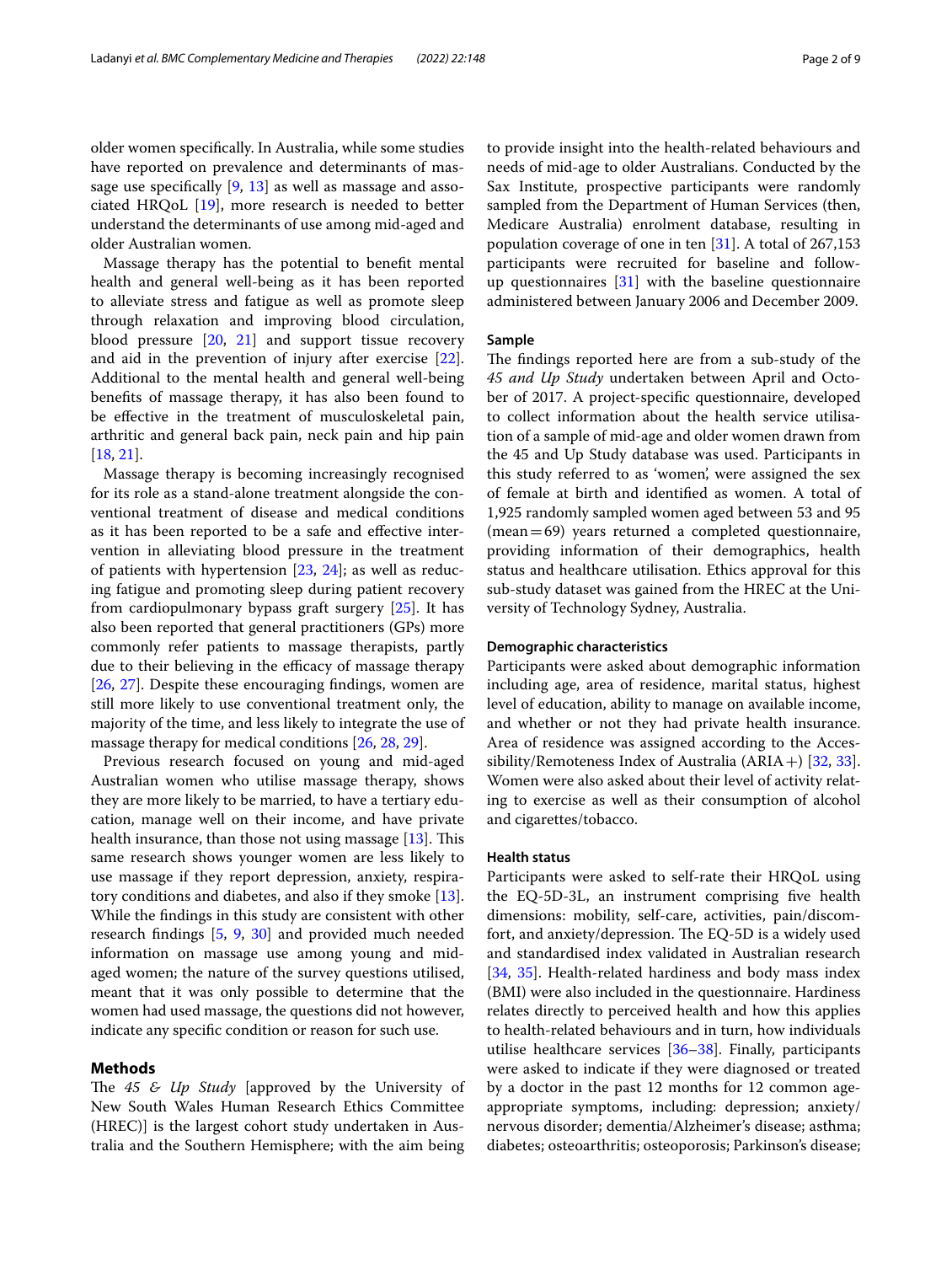heart disease (including heart attack or angina); stroke; hypertension; and cancer (excluding skin cancer).

# **Health service utilisation**

Participants were asked to indicate the frequency with which they consulted healthcare practitioners in the past 12 months. A list of 10 conventional practitioner types were provided: general practitioner (GP); medical specialist; hospital doctor; nurse; pharmacist/chemist; counsellor; psychologist; dietician; physiotherapist; and occupational therapist. Meanwhile, 10 CM practitioner types were provided: massage therapist; chiropractor; osteopath; acupuncturist; naturopath/herbalist; homeopath; meditation instructor; yoga instructor; nutritionist; and Chinese medicine practitioner. Participants were also asked about their use of CM products and practices such as aromatherapy oils, herbal medicine, vitamins and minerals, meditation (without instructor), and yoga (without instructor).

# **Statistical analysis**

Bivariate analysis was used to examine the association between massage use and all of the demographic data, health status and health care utilisation measures. Specifcally, chi-square tests were used to examine the association between massage use and categorical measures. Student's t-test were used to examine the association between massage use and continuous measures. Multiple logistic regression model building was used to identify statistically signifcant characteristics associated with massage therapist consultations. Specifcally, all variables with a bivariate *p*-value < 0.25 were entered into a multiple logistic regression model, then a backward stepwise approach was employed, using the log-likelihood, to determine the most parsimonious model predicting massage use. All statistical analysis was conducted using STATA 16.1.

# **Results**

A total of 174 (7.7%) women consulted with a massage therapist in the previous 12 months. Table [1](#page-2-0) presents the association between consultation with a massage therapist and demographic characteristics. Women who have tertiary level education  $(p<0.001)$  and/or private health insurance  $(p<0.001)$  were more likely to consult a massage therapist in comparison to women without a tertiary education and/or private health insurance.

The association between use of a massage therapist and health status and is shown in Table [2.](#page-3-0) This data indicates that women who experience depression, anxiety/nervous disorder, dementia/Alzheimer's disease, asthma, diabetes, osteoarthritis, osteoporosis, Parkinson's disease, heart disease (including heart attack/angina), stroke,

<span id="page-2-0"></span>**Table 1** The association between demographic characteristics and consultation with a massage therapist

| Demographic                      | Consulted with a massage therapist |        |      |        |                 |  |
|----------------------------------|------------------------------------|--------|------|--------|-----------------|--|
|                                  | Yes                                |        | No   |        | <i>p</i> -value |  |
|                                  | n                                  | (%)    | n    | (%)    |                 |  |
| <b>Area of Residence</b>         |                                    |        |      |        |                 |  |
| Major Cities                     | 65                                 | (45)   | 842  | (48)   |                 |  |
| Inner Regional                   | 64                                 | (44)   | 682  | (39)   |                 |  |
| Outer Regional / Remote          | 15                                 | (10)   | 213  | (12)   | 0.454           |  |
| <b>Marital Status</b>            |                                    |        |      |        |                 |  |
| Single                           | 9                                  | (6)    | 141  | (8)    |                 |  |
| Married Defacto                  | 95                                 | (64)   | 1072 | (61)   |                 |  |
| Widowed/Divorced/Sepa-<br>rated  | 44                                 | (30)   | 548  | (31)   | 0.614           |  |
| <b>Education</b>                 |                                    |        |      |        |                 |  |
| No Formal Education or<br>School | 35                                 | (24)   | 739  | (42)   |                 |  |
| Trade / Apprentice / Diploma     | 57                                 | (39)   | 514  | (29)   |                 |  |
| University / Higher Degree       | 56                                 | (38)   | 505  | (29)   | < 0.001         |  |
| <b>Manages on Income</b>         |                                    |        |      |        |                 |  |
| Little or no Difficulty          | 90                                 | (60)   | 1190 | (67)   |                 |  |
| Some Difficulty                  | 37                                 | (25)   | 390  | (22)   |                 |  |
| Struggles with Income            | 22                                 | (15)   | 185  | (10)   | 0.149           |  |
| <b>Private Health Insurance</b>  |                                    |        |      |        |                 |  |
| Yes                              | 92                                 | (62)   | 356  | (20)   |                 |  |
| No                               | 57                                 | (38)   | 1420 | (80)   | < 0.001         |  |
| <b>Exercise</b>                  |                                    |        |      |        |                 |  |
| Inactive / Sedentary             | 36                                 | (24)   | 540  | (32)   |                 |  |
| Moderately Active                | 28                                 | (19)   | 268  | (16)   |                 |  |
| <b>Highly Active</b>             | 83                                 | (56)   | 887  | (52)   | 0.16            |  |
| <b>Cigarette/Tobacco Use</b>     |                                    |        |      |        |                 |  |
| Yes                              | 7                                  | (5)    | 95   | (5)    |                 |  |
| <b>No</b>                        | 141                                | (95)   | 1634 | (95)   | 0.694           |  |
| Alcohol                          |                                    |        |      |        |                 |  |
| Yes                              | 9                                  | (6)    | 147  | (8)    |                 |  |
| <b>No</b>                        | 140                                | (93)   | 1629 | (92)   | 0.337           |  |
| Sleep                            |                                    |        |      |        |                 |  |
| Optimal                          | 76                                 | (52)   | 940  | (54)   |                 |  |
| Not Optimal                      | 71                                 | (48)   | 800  | (46)   | 0.588           |  |
|                                  | Mean                               | (SD)   | Mean | (SD)   | p-value         |  |
| EQ5D_THERMO                      | 67.6                               | (17.8) | 71.3 | (18.8) | 0.0180          |  |
| Health Hardiness                 | 30.2                               | (5.6)  | 30.2 | (6.3)  | 0.9946          |  |
| <b>BMI</b>                       | 29.3                               | (7.0)  | 28.9 | (7.3)  | 0.519           |  |

hypertension, cancer (Excluding skin cancer) are less likely to consult with a massage therapist, compared to women who do not experience these conditions (all  $p > 0.001$ ).

Table [3](#page-3-1) presents the association between consultation with a massage therapist and health service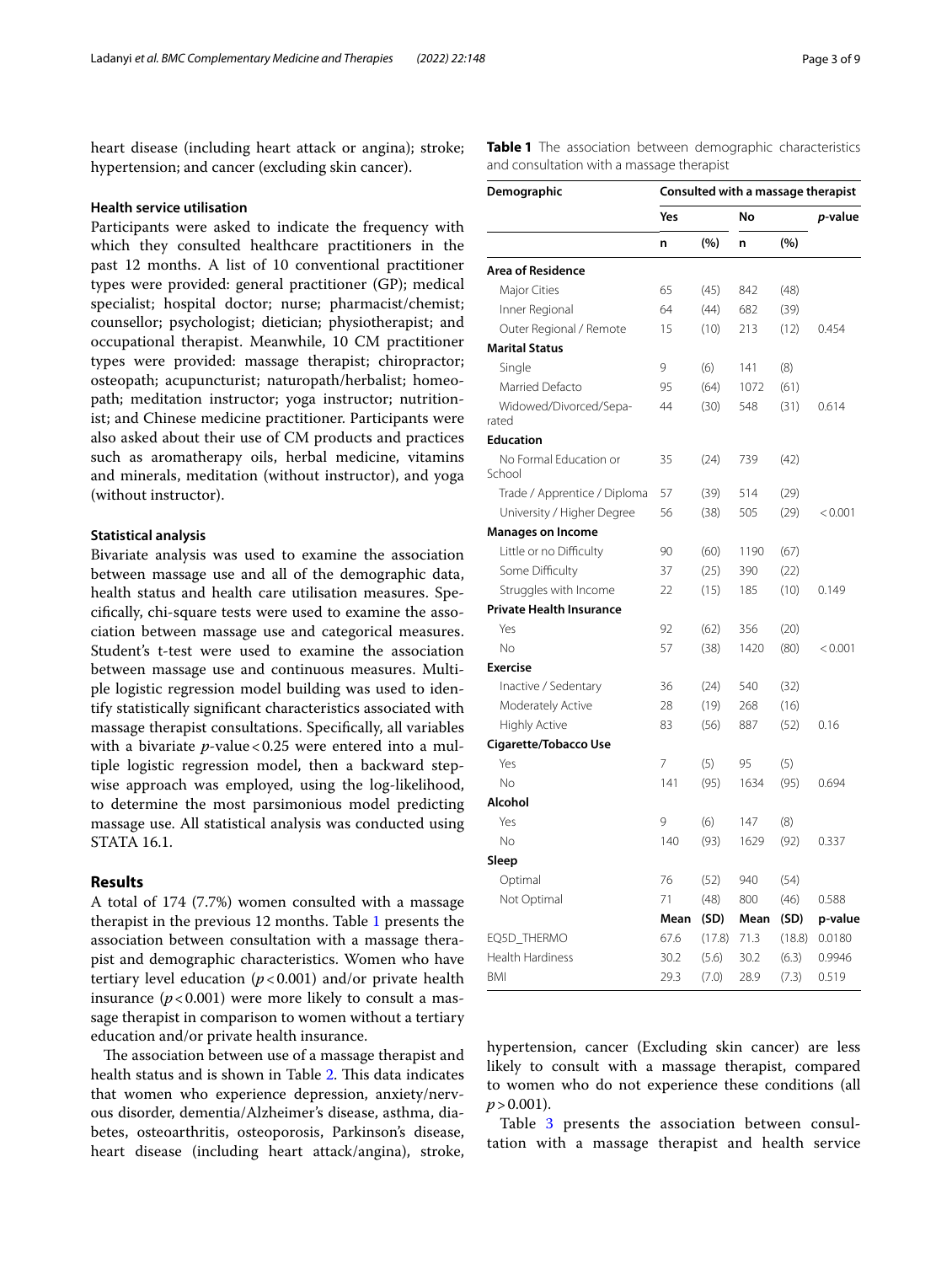| Condition                                | <b>Consulted a Massage Therapist</b> |       |      |      |       |  |  |  |
|------------------------------------------|--------------------------------------|-------|------|------|-------|--|--|--|
|                                          | Yes                                  |       |      | No   |       |  |  |  |
|                                          | n                                    | (%)   | n    | (%)  |       |  |  |  |
| Depression                               |                                      |       |      |      |       |  |  |  |
| Yes                                      | 41                                   | (28)  | 378  | (21) |       |  |  |  |
| No                                       | 108                                  | (72)  | 1398 | (79) | 0.077 |  |  |  |
| <b>Anxiety/Nervous Disorder</b>          |                                      |       |      |      |       |  |  |  |
| Yes                                      | 37                                   | (25)  | 327  | (18) |       |  |  |  |
| No                                       | 112                                  | (75)  | 1449 | (82) | 0.055 |  |  |  |
| Dementia / Alzheimer's Disease           |                                      |       |      |      |       |  |  |  |
| Yes                                      | 0                                    | (0)   | 7    | (1)  |       |  |  |  |
| <b>No</b>                                | 149                                  | (100) | 1796 | (99) | 0.443 |  |  |  |
| Asthma                                   |                                      |       |      |      |       |  |  |  |
| Yes                                      | 28                                   | (19)  | 413  | (23) |       |  |  |  |
| <b>No</b>                                | 121                                  | (81)  | 1363 | (77) | 0.213 |  |  |  |
| <b>Diabetes</b>                          |                                      |       |      |      |       |  |  |  |
| Yes                                      | 25                                   | (17)  | 426  | (24) |       |  |  |  |
| No                                       | 124                                  | (83)  | 1350 | (76) | 0.046 |  |  |  |
| <b>Osteoarthritis</b>                    |                                      |       |      |      |       |  |  |  |
| Yes                                      | 71                                   | (48)  | 662  | (37) |       |  |  |  |
| No                                       | 78                                   | (52)  | 1114 | (63) | 0.012 |  |  |  |
| Osteoporosis                             |                                      |       |      |      |       |  |  |  |
| Yes                                      | 40                                   | (27)  | 414  | (23) |       |  |  |  |
| No                                       | 109                                  | (73)  | 1362 | (77) | 0.329 |  |  |  |
| <b>Parkinsons Disease</b>                |                                      |       |      |      |       |  |  |  |
| Yes                                      | $\overline{2}$                       | (1)   | 14   | (1)  |       |  |  |  |
| No                                       | 147                                  | (99)  | 1762 | (99) | 0.474 |  |  |  |
| Heart Disease (Incl heart attack/angina) |                                      |       |      |      |       |  |  |  |
| Yes                                      | 16                                   | (11)  | 204  | (11) |       |  |  |  |
| <b>No</b>                                | 133                                  | (89)  | 1572 | (89) | 0.783 |  |  |  |
| <b>Stroke</b>                            |                                      |       |      |      |       |  |  |  |
| Yes                                      | 1                                    | (1)   | 24   | (1)  |       |  |  |  |
| No                                       | 148                                  | (99)  | 1752 | (99) | 0.480 |  |  |  |
| Hypertension                             |                                      |       |      |      |       |  |  |  |
| Yes                                      | 55                                   | (37)  | 611  | (34) |       |  |  |  |
| No                                       | 94                                   | (63)  | 1165 | (66) | 0.536 |  |  |  |
| Cancer (excluding skin cancer)           |                                      |       |      |      |       |  |  |  |
| Yes                                      | 5                                    | (3)   | 97   | (5)  |       |  |  |  |
| No                                       | 144                                  | (97)  | 1679 | (95) | 0.270 |  |  |  |
| Other                                    |                                      |       |      |      |       |  |  |  |
| Yes                                      | 47                                   | (32)  | 518  | (29) |       |  |  |  |
| No                                       | 102                                  | (68)  | 1258 | (71) | 0.541 |  |  |  |

<span id="page-3-0"></span>**Table 2** The association between health conditions and consultation with a massage therapist

<span id="page-3-1"></span>**Table 3** The association between health service utilisation measures and consultation with a massage therapist

| <b>Practitioner Consulted</b> | <b>Consulted a Massage Therapist</b> |      |      |      |         |  |
|-------------------------------|--------------------------------------|------|------|------|---------|--|
|                               | Yes                                  |      | No   |      | p-value |  |
|                               | n                                    | (%)  | n    | (%)  |         |  |
| GР                            |                                      |      |      |      |         |  |
| 0 Visits                      | 26                                   | (18) | 586  | (33) |         |  |
| 1-2 Visits                    | 65                                   | (44) | 694  | (39) |         |  |
| 3-6 Visits                    | 37                                   | (25) | 393  | (22) |         |  |
| 7 or more visits              | 21                                   | (14) | 103  | (6)  | < 0.001 |  |
| <b>Medical Specialist</b>     |                                      |      |      |      |         |  |
| 0 Visits                      | 95                                   | (64) | 1461 | (82) |         |  |
| $1 - 2$ Visits                | 39                                   | (26) | 216  | (12) |         |  |
| 3-6 Visits                    | 13                                   | (9)  | 75   | (4)  |         |  |
| 7 or more visits              | 2                                    | (1)  | 24   | (1)  | < 0.001 |  |
| <b>Hospital Doctor</b>        |                                      |      |      |      |         |  |
| Yes                           | 13                                   | (9)  | 95   | (5)  |         |  |
| No                            | 136                                  | (91) | 1681 | (95) | 0.085   |  |
| Nurse                         |                                      |      |      |      |         |  |
| Yes                           | 6                                    | (4)  | 147  | (8)  |         |  |
| <b>No</b>                     | 143                                  | (96) | 1629 | (92) | 0.065   |  |
| <b>Pharmacist/Chemist</b>     |                                      |      |      |      |         |  |
| Yes                           | 42                                   | (28) | 252  | (14) |         |  |
| <b>No</b>                     | 107                                  | (72) | 1524 | (86) | < 0.001 |  |
| Counsellor                    |                                      |      |      |      |         |  |
| Yes                           | 10                                   | (7)  | 59   | (3)  |         |  |
| No                            | 139                                  | (93) | 1717 | (97) | 0.033   |  |
| Psychologist                  |                                      |      |      |      |         |  |
| Yes                           | 16                                   | (11) | 75   | (4)  |         |  |
| N <sub>o</sub>                | 133                                  | (89) | 1701 | (96) | < 0.001 |  |
| <b>Dietician</b>              |                                      |      |      |      |         |  |
| Yes                           | 18                                   | (12) | 107  | (6)  |         |  |
| <b>No</b>                     | 131                                  | (88) | 1669 | (94) | 0.004   |  |
| Physiotherapist               |                                      |      |      |      |         |  |
| Yes                           | 50                                   | (34) | 162  | (9)  |         |  |
| <b>No</b>                     | 99                                   | (66) | 1614 | (91) | < 0.001 |  |
| <b>Occupational therapist</b> |                                      |      |      |      |         |  |
| Yes                           | 7                                    | (5)  | 38   | (2)  |         |  |
| <b>No</b>                     | 142                                  | (95) | 1738 | (98) | 0.047   |  |

physiotherapist, compared to women who did not consult these practitioners (all  $p < 0.001$ ).

The associations between consultation with a massage therapist and consultations with another CM practitioner, as well as use of CM products and practices, can be seen in Table [4](#page-4-0). This data shows that women who consult with a massage therapist are more likely to consult with a chiropractor, osteopath, acupuncturist, naturopath/herbalist, yoga instructor, nutritionist and/or Chinese medicine practitioner (all  $p < 0.001$ ), compared to

utilisation within the previous 12 months. These results indicate that women were more likely to consult with a massage therapist if they consulted a GP, medical specialist, pharmacist/chemist, psychologist and/or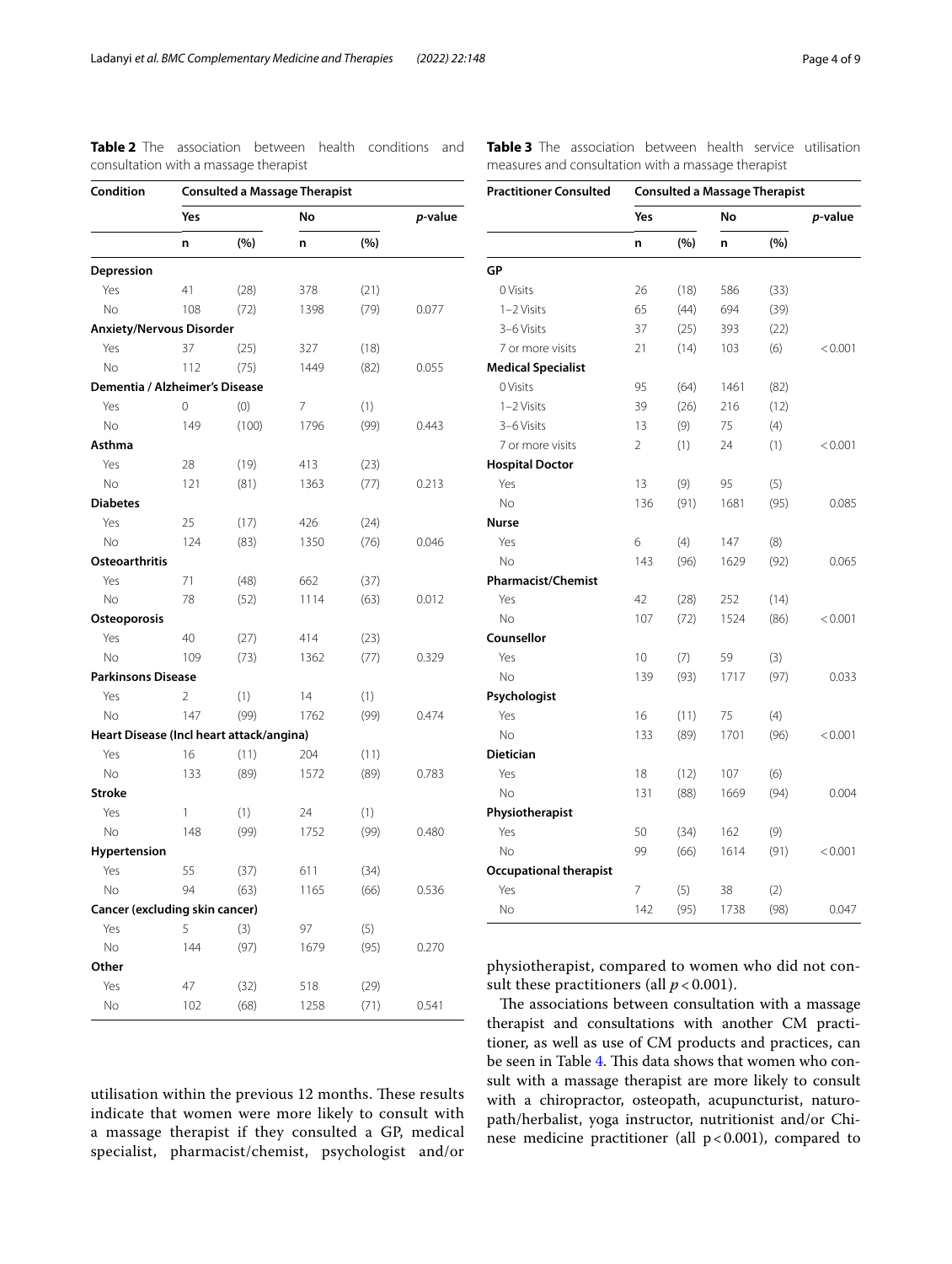| <b>Practitioner Consulted</b>                          | <b>Consulted a Massage Therapist</b> |      |      |      |         |  |
|--------------------------------------------------------|--------------------------------------|------|------|------|---------|--|
|                                                        | Yes                                  |      |      | No   |         |  |
|                                                        | n                                    | (%)  | n    | (%)  | p-value |  |
| Chiropractor                                           |                                      |      |      |      |         |  |
| Yes                                                    | 28                                   | (19) | 75   | (4)  |         |  |
| No.                                                    | 121                                  | (81) | 1701 | (96) | < 0.001 |  |
| Osteopath                                              |                                      |      |      |      |         |  |
| Yes                                                    | 18                                   | (12) | 31   | (2)  |         |  |
| No                                                     | 131                                  | (88) | 1745 | (98) | < 0.001 |  |
| Acupuncture                                            |                                      |      |      |      |         |  |
| Yes                                                    | 30                                   | (20) | 44   | (2)  |         |  |
| No.                                                    | 119                                  | (80) | 1732 | (98) | < 0.001 |  |
| Naturopath/Herbalist                                   |                                      |      |      |      |         |  |
| Yes                                                    | 16                                   | (11) | 32   | (2)  |         |  |
| No.                                                    | 133                                  | (89) | 1744 | (98) | < 0.001 |  |
| Homeopath                                              |                                      |      |      |      |         |  |
| Yes                                                    | 1                                    | (1)  | 12   | (1)  |         |  |
| <b>No</b>                                              | 148                                  | (99) | 1764 | (99) | 0.995   |  |
| <b>Meditation Instructor</b>                           |                                      |      |      |      |         |  |
| Yes                                                    | 5                                    | (3)  | 18   | (1)  |         |  |
| No.                                                    | 144                                  | (97) | 1758 | (99) | 0.011   |  |
| Yoga Instructor                                        |                                      |      |      |      |         |  |
| Yes                                                    | 24                                   | (16) | 42   | (2)  |         |  |
| <b>No</b>                                              | 125                                  | (84) | 1734 | (98) | < 0.001 |  |
| <b>Nutritionist</b>                                    |                                      |      |      |      |         |  |
| Yes                                                    | 8                                    | (5)  | 20   | (1)  |         |  |
| <b>No</b>                                              | 141                                  | (95) | 1756 | (99) | < 0.001 |  |
| <b>Chinese Medicine</b>                                |                                      |      |      |      |         |  |
| Yes                                                    | 6                                    | (4)  | 10   | (1)  |         |  |
| No                                                     | 143                                  | (96) | 1766 | (99) | < 0.001 |  |
| Products or practices used<br><b>Aromatherapy Oils</b> |                                      |      |      |      |         |  |
| Yes                                                    | 30                                   | (20) | 66   | (4)  |         |  |
| <b>No</b>                                              | 119                                  | (80) | 1710 | (96) | < 0.001 |  |
| <b>Herbal Medicine</b>                                 |                                      |      |      |      |         |  |
| Yes                                                    | 31                                   | (21) | 67   | (4)  |         |  |
| Νo                                                     | 118                                  | (79) | 1709 | (96) | < 0.001 |  |
| <b>Homeopathic Remedies</b>                            |                                      |      |      |      |         |  |
| Yes                                                    | 11                                   | (7)  | 16   | (1)  |         |  |
| No                                                     | 138                                  | (93) | 1760 | (99) | < 0.001 |  |
| Meditation (without instructor)                        |                                      |      |      |      |         |  |
| Yes                                                    | 35                                   | (23) | 158  | (9)  |         |  |
| No                                                     | 114                                  | (76) | 1618 | (91) | < 0.001 |  |
| Yoga (without instructor)                              |                                      |      |      |      |         |  |
| Yes                                                    | 17                                   | (11) | 77   | (4)  |         |  |
| No                                                     | 132                                  | (89) | 1699 | (96) | < 0.001 |  |
| Multivitamin                                           |                                      |      |      |      |         |  |
| Yes                                                    | 63                                   | (42) | 316  | (18) |         |  |
| $\rm No$                                               | 86                                   | (58) | 1460 | (82) | < 0.001 |  |

<span id="page-4-0"></span>**Table 4** The association between use of complementary medicine and consultation with a massage therapist

women who do not consult these practitioners. Also shown in Table  $4$ , women who consult a massage therapist were also more likely to use aromatherapy oils; herbal medicine; homeopathic remedies; meditation; yoga (without instructor) and multivitamin (all *p*<0.001), compared to women who do not use these products and practices.

Table [5](#page-5-0) presents the output from the logistic regression model building undertaken to determine the most parsimonious model which identifes the most important statistically signifcant predictors of consultation with a massage therapist. In comparison to participants who had no formal school education or school only education, those who had a trade/apprenticeship or diploma education were 1.83 (95% CI: 1.16, 2.88) times more likely to consult with a massage therapist, while those who had attained a university degree were 1.67 (95% CI: 1.04, 2.65) times more likely to consult with a massage therapist. Participants who had private health insurance were 6.37 (95% CI: 4.41, 9.19) times more likely to consult with a massage therapist, compared to those who did not have private health insurance that specifcally included massage therapy rebate. Those participants who had been diagnosed or treated for osteoarthritis in the previous 12 months were 1.72 (95% CI: 1.19, 2.48) times more likely to consult with a massage therapist, compared to those who had not been diagnosed or treated for osteoarthritis in the previous 12 months. In terms of quality of life, as measured by the EQ-5D instrument, for every 10-point decrease in the EQ-5D score (i.e. a decline in quality of life), participants were 1.14 (95% CI: 1.04, 1.27) times more likely to consult with a massage therapist.

# **Discussion**

This study reports on findings from a representative sample of mid-aged and older Australian women, focusing on the association between massage therapist consultation and demographic characteristics, health status, health service utilisation and CM utilisation. Four key fndings emerged from the data. Findings identifed that those with higher levels of education were more likely to consult a massage therapist; those with private health insurance which included a rebate for massage therapy were more likely to consult a massage therapist; out of all the diagnosis/conditions that we considered, only osteoarthritis was a signifcant predictor of massage use; and fnally, the poorer the quality of life in mid-aged and older women, the more likely they were to consult a massage therapist.

This study found that among a cohort of mid-aged and older Australian women, 7.7% consulted a massage therapist in the previous 12 months. This result is in contrast with other studies that reported higher rates of massage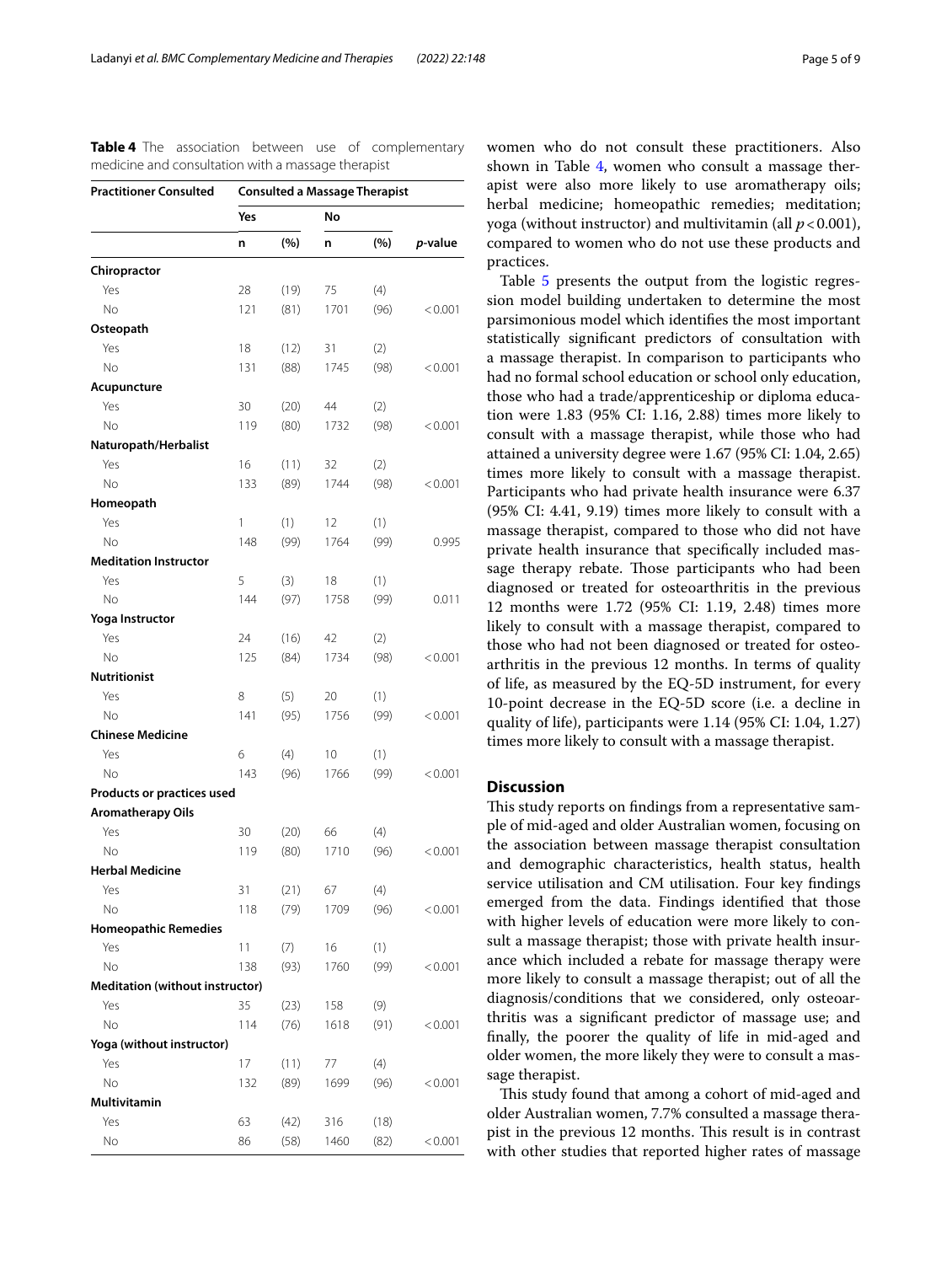| <b>Characteristics</b>            |                          | Odds Ratio* | 95% C.I                  | <i>p</i> -value |
|-----------------------------------|--------------------------|-------------|--------------------------|-----------------|
| <b>Education</b>                  | No formal/School only    |             | -                        |                 |
|                                   | Trade/Apprentice/Diploma | 1.83        | 1.16, 2.88               | 0.01            |
|                                   | University/Higher degree | 1.67        | 1.04, 2.65               | 0.031           |
| <b>Private Health Insurance</b>   | <b>No</b>                |             |                          |                 |
| (inc. rebate for massage therapy) | Yes                      | 6.37        | 4.41, 9.19               | < 0.001         |
| <b>Osteoarthritis</b>             | <b>No</b>                |             | $\overline{\phantom{a}}$ |                 |
|                                   | Yes                      | 1.72        | 1.19, 2.48               | 0.004           |
| <b>EQ-5D</b>                      | 10-point decrease        | 1.14        | 1.04, 1.27               | 0.007           |

<span id="page-5-0"></span>**Table 5** Logistic regression model identifying the characteristics significantly associated with consultation with a massage therapist

\* Adjusted odds ratios

use in Australian women. A previous study reporting on prevalence of massage use in young and mid-aged women found that 42% of young Australian women and 25% of mid-aged women consulted a massage therapist [ $13$ ]. Another study reporting on the use of CM among 1800 Australian women aged 56-61 years, 51% consulted a massage therapist within the previous 12 months [\[19](#page-7-10)]. The contrast in findings here may be due to previous studies reporting on various set age ranges up to 61 years, where fndings reported from this study included women 45 years and older. Massage therapy use however, was highest among those who used other forms of CM. This is consistent with other research data that indicates that users of one form of CM are likely to use multiple forms of CM  $[6]$  $[6]$  $[6]$ .

This study also reported that women with a higher level of education are more likely to consult a massage therapist. These findings are consistent with reports from other Australian studies reporting on women's use of massage therapy [\[39](#page-7-29)[–44](#page-7-30)], as well as studies from the US [\[1,](#page-6-0) [45,](#page-7-31) [46\]](#page-7-32), Canada [\[47](#page-7-33)], UK [[48](#page-8-0)] and Sweden [\[49](#page-8-1)]. As reported here, women with private health insurance were more likely to consult a massage therapist, with this fnding being supported by other research conducted in Australia  $[10, 42, 50]$  $[10, 42, 50]$  $[10, 42, 50]$  $[10, 42, 50]$  $[10, 42, 50]$  $[10, 42, 50]$  $[10, 42, 50]$ . The potential implication of this is that women who have better access to health care through private health insurance, including more choice and fnancial incentives through rebates, fnd it easier to access the services of massage therapy in the treatment of their chronic illness. Therefore, measures to improve accessibility for CM services such as massage in ageing populations could result in more holistic approaches to heath care in the future.

Osteoarthritis is a chronic disease of the joints that is degenerative with age. Conventional treatment options for people with osteoarthritis are limited to medications which are often high in toxicity and/or surgical intervention [[51\]](#page-8-3). Often, despite treatment with conventional methods, those with osteoarthritis still live with debilitating pain and functional limitations that afect quality of life and activities of daily living. It is therefore not surprising that older adults with functional limitations [\[52](#page-8-4)], including those with musculoskeletal conditions and back/joint pain [[13,](#page-7-6) [53](#page-8-5), [54\]](#page-8-6), are frequent users of massage therapy. Further, with the aging population, some of these consults may be due to underlying osteoarthritic pain.

Findings in this study indicate that osteoarthritis is a significant predictor of massage use in women 45 years and older; and women with osteoarthritis specifically, or who experience a decrease in their HRQoL more generally, were more likely to use massage therapy in the treatment of their chronic illness. Further, preliminary studies both qualitative and quantitative indicate massage therapy has been shown to be an effective and beneficial short-term therapy for people with osteoarthritis [[51](#page-8-3), [55](#page-8-7), [56](#page-8-8)].

Although the efficacy of massage therapy in the treatment of osteoarthritis has not been proven defnitively, there is some evidence to suggest that 60 min of massage may improve pain and functionality in these individuals [[51\]](#page-8-3). Recipients reported feeling empowered and relaxed with improved quality of life when receiving massage for osteoarthritis [[55\]](#page-8-7). Given there is limited research investigating the use of massage therapy in the treatment and care of people with osteoarthritis, this research indicating osteoarthritis is a signifcant predictor of massage use, together with reported positive outcomes in the benefts and use of massage therapy in the treatment and care of people with osteoarthritis [[51,](#page-8-3) [56\]](#page-8-8) provides reasonable grounds for further investigation of these correlations.

The findings reported here indicate that women increase their use of massage therapy as their quality of life decreases. This finding is consistent with other studies reporting that women with signifcantly poorer physical and emotional heath and poorer quality of life were more likely to seek massage therapy for their back pain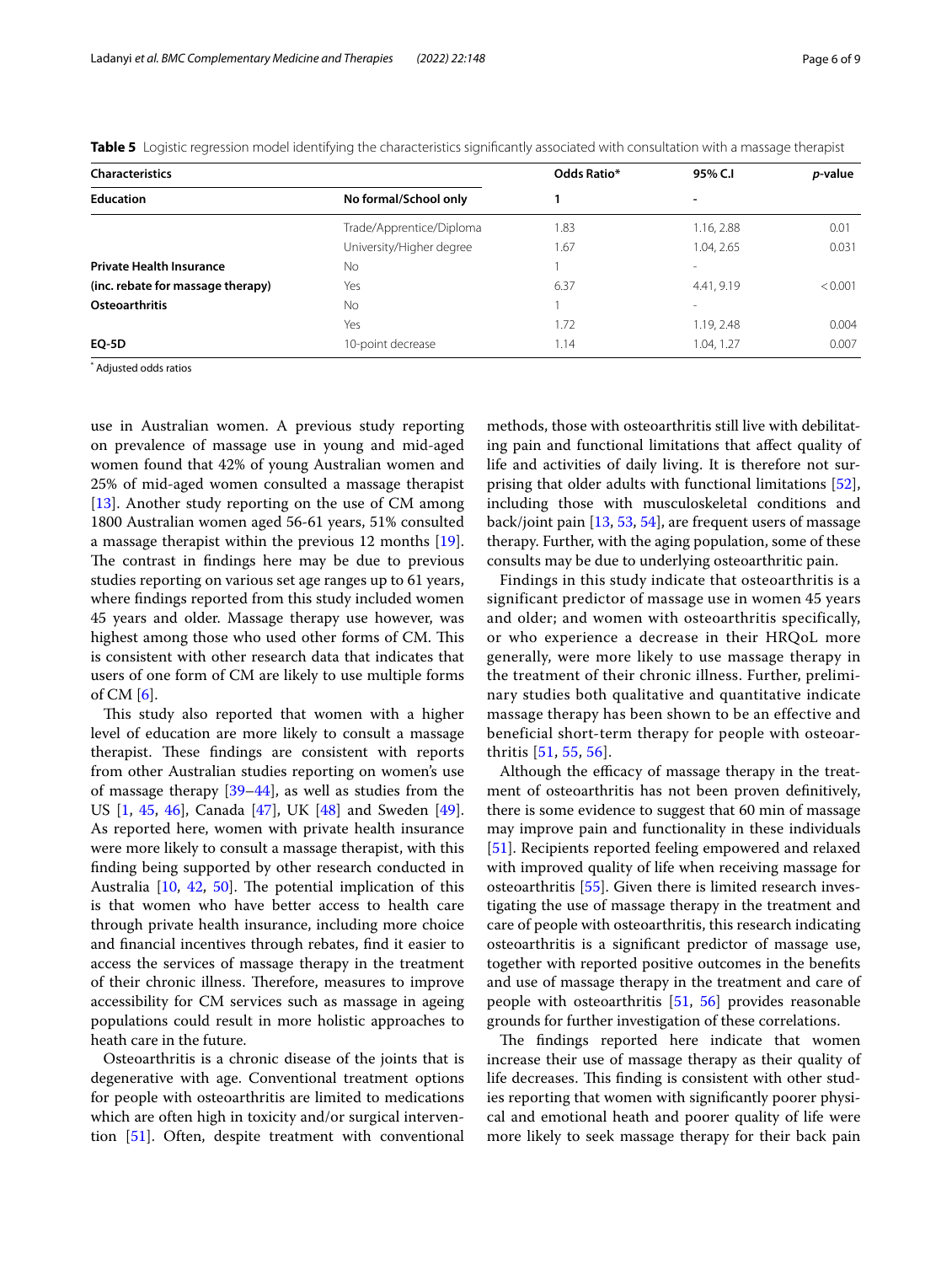and joint pain [[19,](#page-7-10) [54\]](#page-8-6). A qualitative study reported participants experienced an improved quality of life associated with receiving massage therapy  $[55]$  $[55]$ . These findings are consistent with other research that incorporated quality of life measures while investigating women's use of CM over time; women experiencing more illness were found to be more likely to use massage therapy and other forms of CM, than those experiencing no change or better health [[50\]](#page-8-2). Finally, and perhaps in the promotion of a more holistic approach to overall well-being and quality of life during chronic disease and periods of poor quality of life, women may be more open to the idea that the benefts of massage therapy extend beyond the visceral. Massage therapy in many cases may be providing more than physical relief through mental health benefts during chronic illness [[57–](#page-8-9)[59\]](#page-8-10).

While this research draws upon a robust and internationally recognised study sample, fndings from this study should be interpreted with caution. The cross-sectional study design limits the ability to determine causality between variables. Also, participants in the 45 and Up Study cohort are by defnition, restricted to a range specified by age. Therefore, when interpreting results, one must be mindful that the sample is representative of women aged 45 years and older and should not be generalised to women from younger age groups, or studies including both men and women, or only men. Another important point to consider is the possibility of selection bias, as people who agree to give up their time to complete surveys may view things diferently to the remaining population. Finally, the questionnaires were conducted via self-report, and this has potential to introduce recall bias.

# **Conclusion**

The findings from this study suggest a considerable proportion of mid-aged and older women in Australia are consulting with a massage therapist and it is poorer quality of life and/or osteoarthritis that appears in part to be driving such massage therapy use. Women with a higher education who are able to access massage therapy via private health insurance, are more likely to consult with a massage therapist. Health care providers may use these fndings in consideration of holistic care plans and well-rounded support for aging women. Finally, future research should investigate and consolidate evidence regarding massage therapy in pursuit of improved health outcomes related to massage use for mid aged and older women in our society.

#### **Abbreviations**

CM: Complementary medicine; HRQoL: Health-related quality of life; US: United States; UK: United Kingdom; HREC: Human Research Ethics Committee;

ARIA+: Accessibility/Remoteness Index of Australia; EQ-5D: EuroQol Group—5 Dimension; BMI: Body mass index; GP: General practitioner.

#### **Acknowledgements**

The research on which the fndings in this study are reported originate from part of the 45 & Up Study. We are grateful to the Australian Government and the Sax Institute and Department of Health and Ageing (DOHA) for funding and to the women who provided the survey data.

#### **Authors' contributions**

(DS, JA) conceptualised and designed the study; (SL) analysed the data and performed the statistical analysis. All authors contributed to the manuscript and approved the fnal version.

#### **Funding**

This work comprises part of PhD studies and no external funding was sought or provided.

# **Availability of data and materials**

The data set could potentially be made available to other researchers if they obtain the necessary approvals. Further information on this process can be obtained from the 45 and Up Study (45andUp.research@ saxinstitute.org.au).

#### **Declarations**

#### **Ethics approval and consent to participate**

The University of NSW Human Research Ethics Committee approved the baseline 45 and Up study and the ancillary study reported on in this paper. The University of Technology Sydney Human Research Ethics Committee also approved the sub-study in accordance with the Declaration of Helsinki. All participants or participant's next of kin/legally authorised representative of participants provided informed consent to participate. Participants were given a separate information sheet and signed a written informed consent form.

#### **Competing interests**

The authors have no competing interests or conficts of interest to disclose.

#### **Author details**

<sup>1</sup> School of Nursing, Faculty of Health, University of Technology Sydney, PO Box 123, Broadway, Ultimo, NSW 2007, Australia. <sup>2</sup> Australian Research Centre in Complementary and Integrative Medicine (ARCCIM), School of Public Health, Faculty of Health, University of Technology Sydney, Ultimo, NSW 2007, Australia. <sup>3</sup> Australian Centre for Public and Population Health Research (ACPPHR), School of Public Health, Faculty of Health, University of Technology Sydney, Ultimo, NSW 2007, Australia.

# Received: 26 July 2021 Accepted: 12 May 2022 Published online: 30 May 2022

#### **References**

- <span id="page-6-0"></span>1. Su D, Li L. Trends in the use of complementary and alternative medicine in the United States: 2002–2007. J Health Care Poor Underserved. 2011;22(1):296–310.
- 2. Patterson C, Arthur H, Noesgaard C, Caldwell P, Vohra J, Francoeur C, et al. Exploring adolescent complementary/alternative medicine (CAM) use in Canada. J Interprof Care. 2008;22(1):45–55.
- <span id="page-6-2"></span>3. Posadzki P, Watson LK, Alotaibi A, Ernst E. Prevalence of use of complementary and alternative medicine (CAM) by patients/consumers in the UK: systematic review of surveys. Clin Med (Northfeld Il). 2013;13(2):126–31.
- 4. Reid R, Steel A, Wardle J, Trubody A, Adams J. Complementary medicine use by the Australian population: a critical mixed studies systematic review of utilisation, perceptions and factors associated with use. BMC Complement Altern Med. 2016;16:176.
- <span id="page-6-1"></span>5. Steel A, McIntyre E, Harnett J, Foley H, Adams J, Sibbritt D, et al. Complementary medicine use in the Australian population: results of a nationally-representative cross-sectional survey. Sci Rep. 2018;8(1):17325.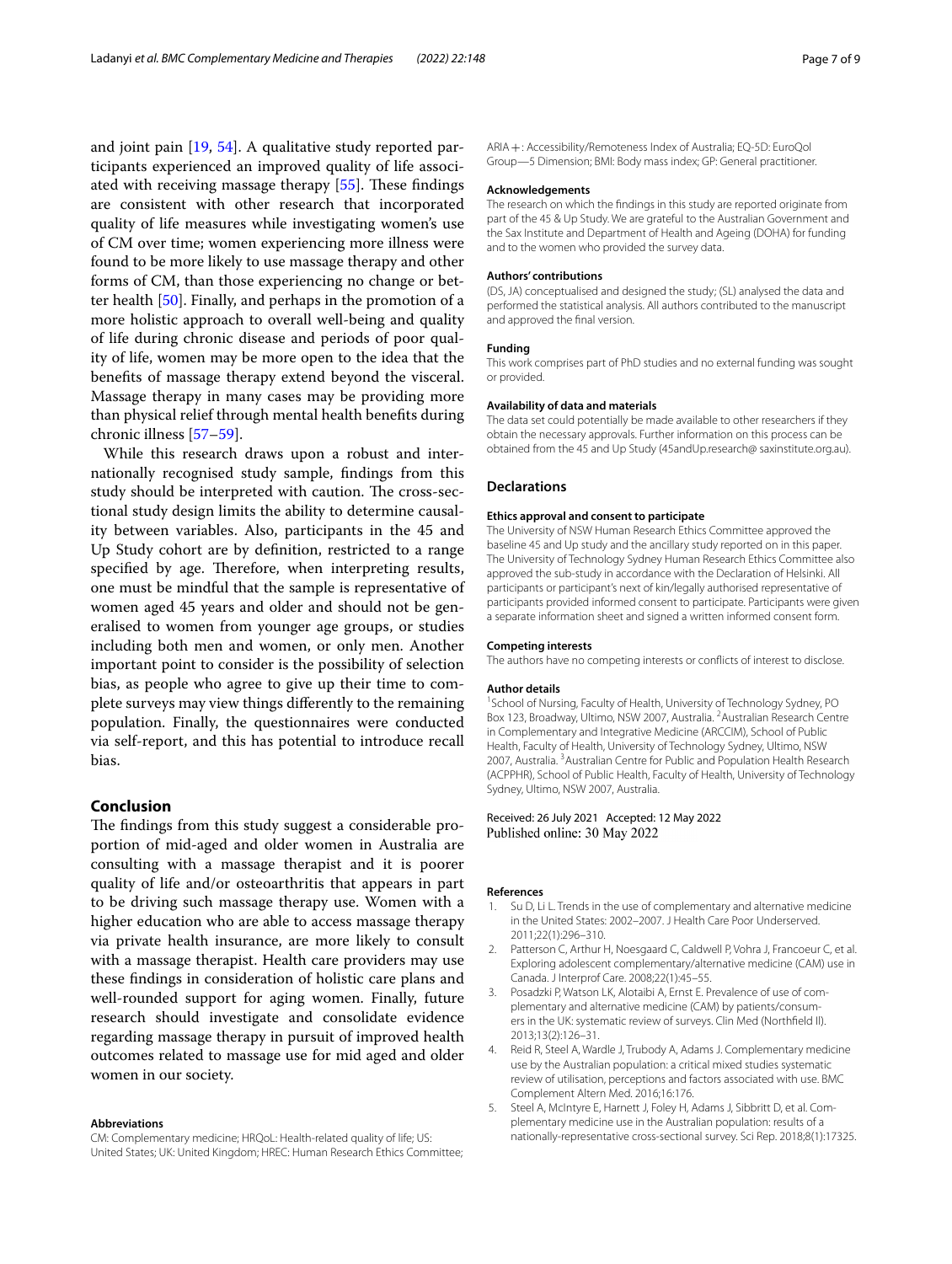- <span id="page-7-0"></span>6. Adams J, Sibbritt D, Broom A, Loxton D, Pirotta M, Humphreys J, et al. A comparison of complementary and alternative medicine users and use across geographical areas: a national survey of 1,427 women. BMC Altern Med. 2011;11:85.
- <span id="page-7-1"></span>7. Adams J, Steel A, Broom A, Frawley J. Women's health and complementary and integrative medicine. London: Routledge; 2019.
- <span id="page-7-2"></span>8. Cottingham P, Adams J, Vempati R, Dunn J, Sibbritt D. The characteristics, experiences and perceptions of registered massage therapists in New Zealand: results from a national survey of practitioners. Int J Ther Massage Bodywork. 2018;11(2):11–24.
- <span id="page-7-3"></span>9. Sundberg T, Cramer H, Sibbritt D, Adams J, Lauche R. Prevalence, patterns, and predictors of massage practitioner utilization: Results of a US nationally representative survey. Musculoskeletal Science & Practice. 2017;32:31–7.
- <span id="page-7-4"></span>10. Frawley J, Adams J, Sibbritt D, Steel A, Broom A, Gallois C. Prevalence and determinants of complementary and alternative medicine use during pregnancy: Results from a nationally representative sample of Australian pregnant women. Aust N Z J Obstet Gynaecol. 2013;53(4):347–52.
- 11. Peng W, Adams J, Hickman L, Sibbritt DW. Association between consultations with complementary/alternative medicine practitioners and menopause-related symptoms: a cross-sectional study. Climacteric. 2015;18(4):551–8.
- <span id="page-7-5"></span>12. Sibbritt D, Ladanyi S, Adams J. Healthcare practitioner utilisation for back pain, neck pain and/or pelvic pain during pregnancy: an analysis of 1835 pregnant women in Australia. Int J Clin Pract. 2016;70(10):825–31.
- <span id="page-7-6"></span>13. Ladanyi S, Adams J, Sibbritt D. Massage therapy utilisation by Australian women: prevalence and determinants. J Bodyw Mov Ther. 2020;24(3):29–37.
- <span id="page-7-7"></span>14. Feng L, Chiam PC, H KE, P NT. Use of complementary and alternative medicines and mental disorders in community-living Asian older adults. Arch Gerontol Geriatr. 2010;50(3):243–9.
- 15. Aljawadi MH, Khoja AT, AlOtaibi AD, Alharbi KT, Alodayni MA, AlMetwazi MS, et al. The utilization of complementary and alternative medicine among Saudi older adults: a population-based study. eCAM. 2020;2020:1–14.
- 16. Cheung CK, Wyman JF, Halcon LL. Use of complementary and alternative therapies in community-dwelling older adults. J Altern Complement Med. 2007;13(9):997–1006.
- <span id="page-7-8"></span>17. Rose JH, O'Toole EE, Skeist R, Pfeifer B, Carlsen WR. Complementary therapies for older adults: An exploratory survey of primary care physicians'. Clin Gerontol. 1998;19(1):3.
- <span id="page-7-9"></span>18. Sritoomma N, Moyle W, Cooke M, O'Dwyer S. The effectiveness of Swedish massage with aromatic ginger oil in treating chronic low back pain in older adults: a randomized controlled trial. Complement Ther Med. 2014;22(1):26–33.
- <span id="page-7-10"></span>19. Frawley J, Peng W, Sibbritt D, Ward L, Lauche R, Zhang Y, et al. Is there an association between women's consultations with a massage therapist and health-related quality of life? Analyses of 1800 women aged 56–61 years. J Bodyw Mov Ther. 2016;20(4):734–9.
- <span id="page-7-11"></span>20. Jefferson LL. Exploring effects of therapeutic massage and patient teaching in the practice of diaphragmatic breathing on blood pressure, stress, and anxiety in hypertensive African-American women: an intervention study. J National Black Nurses Assoc. 2010;21(1):17–24.
- <span id="page-7-12"></span>21. Murthy V, Sibbritt D, Adams J, Broom A, Kirby E, Refshauge K. Consultations with complementary and alternative medicine practitioners amongst wider care options for back pain: a study of a nationally representative sample of 1,310 Australian women aged 60–65 years. Clin Rheumatol. 2014;33(2):253–62.
- <span id="page-7-13"></span>22. Kablan N, Alaca N, Tatar Y. Comparison of the immediate effect of petrissage massage and manual lymph drainage following exercise on biomechanical and viscoelastic properties of the rectus femoris muscle in women. J Sport Rehabil. 2021;30(5):725–30.
- <span id="page-7-14"></span>23. Givi M. Durability of Effect of Massage Therapy on Blood Pressure. Int J Preventive Med. 2013;4(5):511–6.
- <span id="page-7-15"></span>24. Xiong XJ, Li SJ, Zhang YQ. Massage therapy for essential hypertension: a systematic review. J Hum Hypertens. 2015;29(3):143–51.
- <span id="page-7-16"></span>25. Nerbass FB, Feltrim MI, Souza SA, Ykeda DS, Lorenzi-Filho G. Efects of massage therapy on sleep quality after coronary artery bypass graft surgery. Clinics (Sao Paulo, Brazil). 2010;65(11):1105–10.
- <span id="page-7-17"></span>26. Sibbritt D, van der Riet P, Dedkhard S, Srithong K. Rehabilitation of stroke patients using traditional Thai massage, herbal treatments and physical

therapies. Zhong Xi Yi Jie He Xue Bao = J Chinese Integrative Med. 2012;10(7):743–50.

- <span id="page-7-18"></span>27. Wardle JL, Sibbritt DW, Adams J. Referral to massage therapy in primary health care: a survey of medical general practitioners in rural and regional New South Wales, Australia. J Manipulative Physiol Ther. 2013;36(9):595–603.
- <span id="page-7-19"></span>28. Sibbritt D, Davidson P, DiGiacomo M, Newton P, Adams J. Use of Complementary and Alternative Medicine in Women With Heart Disease, Hypertension and Diabetes (from the Australian Longitudinal Study on Women's Health). Am J Cardiol. 2015;115(12):1691–5 (5p).
- <span id="page-7-20"></span>29. Sibbritt D, Davidson P, Peng WB, Adams J, Hickman L. Hypertension: What are the self-care and health-care-seeking behaviours in women over time? J Hum Hypertens. 2016;30(12):783–7.
- <span id="page-7-21"></span>30. Rhee TG, Westberg SM, Harris IM. Complementary and alternative medicine in US adults with diabetes: reasons for use and perceived benefts. J Diabetes. 2018;10(4):310–9.
- <span id="page-7-22"></span>31. Sax Institute. 45 and Up Study NSW, Australia: The Sax Institute; 2016. Available from: <https://www.saxinstitute.org.au/our-work/45-up-study/> [cited 2020 16 October].
- <span id="page-7-23"></span>32. Australian Beureau of Statistics. Australian Statistical Geography Standard (ASGS) Canberra: Australian Bureau of Statistics 2011. Available from: [https://www.abs.gov.au/websitedbs/D3310114.nsf/home/Australian](https://www.abs.gov.au/websitedbs/D3310114.nsf/home/Australian+Statistical+Geography+Standard+(ASGS)+ Statistical+Geography+Standard+(ASGS) [cited 2020 18 October].
- <span id="page-7-24"></span>33. [Australian Institute of Health and Welfare.](https://www.abs.gov.au/websitedbs/D3310114.nsf/home/Australian+Statistical+Geography+Standard+(ASGS) Rural, regional and remote health: a guide to remoteness classifcations Canberra 2004. Available from: [https://www.aihw.gov.au/reports/rural-remote-australians/guide](https://www.aihw.gov.au/reports/rural-remote-australians/guide-to-remoteness-classifications/summary)[to-remoteness-classifcations/summary](https://www.aihw.gov.au/reports/rural-remote-australians/guide-to-remoteness-classifications/summary) [cited 2020 21 October].
- <span id="page-7-25"></span>34. Clemens S, Begum N, Harper C, Whitty JA, Scufham PA. A comparison of EQ-5D-3L population norms in Queensland, Australia, estimated using utility value sets from Australia, the UK and USA. Qual Life Res. 2014;23(8):2375–81.
- <span id="page-7-26"></span>35. Devlin NJ, Brooks R. EQ-5D and the EuroQol Group: past, present and future. Appl Health Econ Health Policy. 2017;15:127–37.
- <span id="page-7-27"></span>36. Smith N, Young A, Lee C. Optimism, health-related hardiness and well-being among older Australian women. J Health Psychol. 2004;9(6):741–52.
- 37. Brooks MV. Health-related hardiness in individuals with chronic illnesses. Clin Nurs Res. 2008;17(2):98–117.
- <span id="page-7-28"></span>38. Kowalski CM, Schermer JA. Hardiness, perseverative cognition, anxiety, and health-related outcomes: a case for and against psychological hardiness. Psychol Rep. 2019;122(6):2096–118.
- <span id="page-7-29"></span>39. Frawley J, Adams J, Broom A, Steel A, Gallois C, Sibbritt D. Majority of women are infuenced by nonprofessional information sources when deciding to consult a complementary and alternative medicine practitioner during pregnancy. J Altern Complement Med. 2014;20(7):571–7.
- 40. MacLennan AH, Wilson DH. Prevalence and cost of alternative medicine in Australia. Lancet. 1996;347(9001):569.
- 41. Skouteris H, Wertheim EH, Rallis S, Paxton SJ, Kelly L, Milgrom J. Use of complementary and alternative medicines by a sample of Australian women during pregnancy. Aust N Z J Obstet Gynaecol. 2008;48(4):384–90.
- <span id="page-7-34"></span>42. Xue CCL, Zhang AL, Lin V, Da Costa C, Story D. Complementary and alternative medicine use in Australia: a national population-based survey. J Altern Complement Med. 2007;13(6):643e50.
- 43. Wardle JL, Sibbritt DW, Adams J. Referral to Massage Therapy in Primary Health Care: A Survey of Medical General Practitioners in Rural and Regional New South Wales, Australia. J Manipulative Physiological Therapeutics. 2013;36(9):595–603 (9p).
- <span id="page-7-30"></span>44. Adams J, Easthope G, Sibbritt D. Exploring the relationship between women's health and the use of complementary and alternative medicine. Complement Ther Med. 2003;11(3):156–8.
- <span id="page-7-31"></span>45. Bell RA, Suerken CK, Grzywacz JG, Wei L, Quandt SA, Arcury TA. Complementary and alternative medicine use among adults with diabetes in the United States. Altern Ther Health Med. 2006;12(5):16–22.
- <span id="page-7-32"></span>46. Eisenberg DM, Davis RB, Ettner SL, Appel S, Wilkey S, Van Rompay M, et al. Trends in alternative medicine use in the United States, 1990–1997: results of a follow-up national survey. JAMA. 1998;280(18):1569–75.
- <span id="page-7-33"></span>47. Metcalfe A, Williams J, McChesney J, Patten SB, Jetté N. Use of complementary and alternative medicine by those with a chronic disease and the general population - results of a national population based survey. BMC Complement Altern Med. 2010;10(1):1–6.